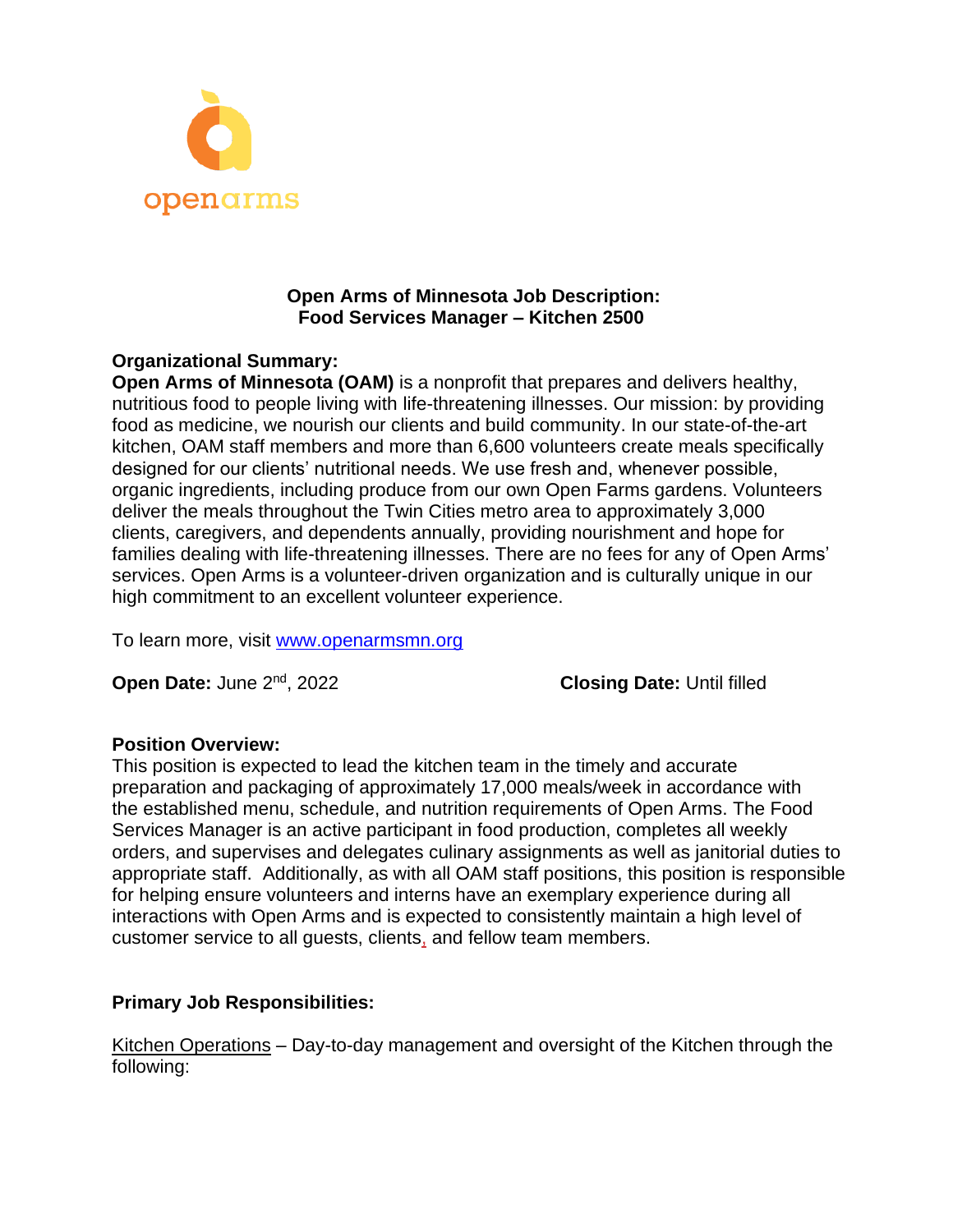- Plan and organize accurate weekly prep lists that ensure the timely availability of agreed upon menu items.
- Purchases all product needed for food production and manages inventory effectively to ensure that waste is limited, and product costs are within budget.
- Supervises Production Manager, Dishwashers, Inventory and Packaging Associates.
- Schedules staff to ensure adequate coverage during all hours of operation.
- Communicate and organize packing priorities to Packaging Associate.
- Manage the organization and proper rotation of raw and prepared product to ensure that inventory is maintained at appropriate levels.
- Ensure all menu items are produced using approved recipes and are created with high-quality ingredients.
- Works closely with the Food Services Manager-Bakery to ensure timely production and packaging of all needed menu items and assignments of volunteer tasks.
- Maintain appropriate par levels of food and non-food products.
- As an active participant in production, ensures that all meals are ready to leave the kitchen for delivery to clients at the agreed upon times.
- Maintain food quality safety and presentation standards by using portion control and appropriate cooking, cooling and storage and packing procedures.
- Ensure that high standards of sanitation, cleanliness and safety are always maintained throughout kitchen areas.
- Manages product inventory through regular inventory procedures. Report exceptions to goals to Food Services Director.
- Submits for approval any proposed changes or alterations to pre-approved menus or recipes.
- Maintains a safe work environment and ensures food safety by training and actively managing staff and volunteers to the regulations and standards in food handling, food storage, equipment operation, kitchen cleanliness and personal hygiene.
- Effectively delegates administrative tasks and other duties when needed.
- Communicate effectively to address matters of concern and address issues promptly.
- Other duties as assigned.

**Staffing Expectations for all Managers/Supervisors:** Managers and Supervisors are role models for all staff and volunteers and are responsible for conforming to a high standard for work performance, ethics, integrity, collaboration, positive respective communication and problem-solving. Open Arms is a dynamic, high change environment which demands that Managers and Supervisors not only effectively manage their own department, but also work collaboratively with other departments and employees to constantly improve systems and operations. The Food Services Manager will perform the following functions of staff management as it relates to kitchen operations:

• Provides direct supervision to Production Manager, Dishwashers, Inventory and Packaging Associates.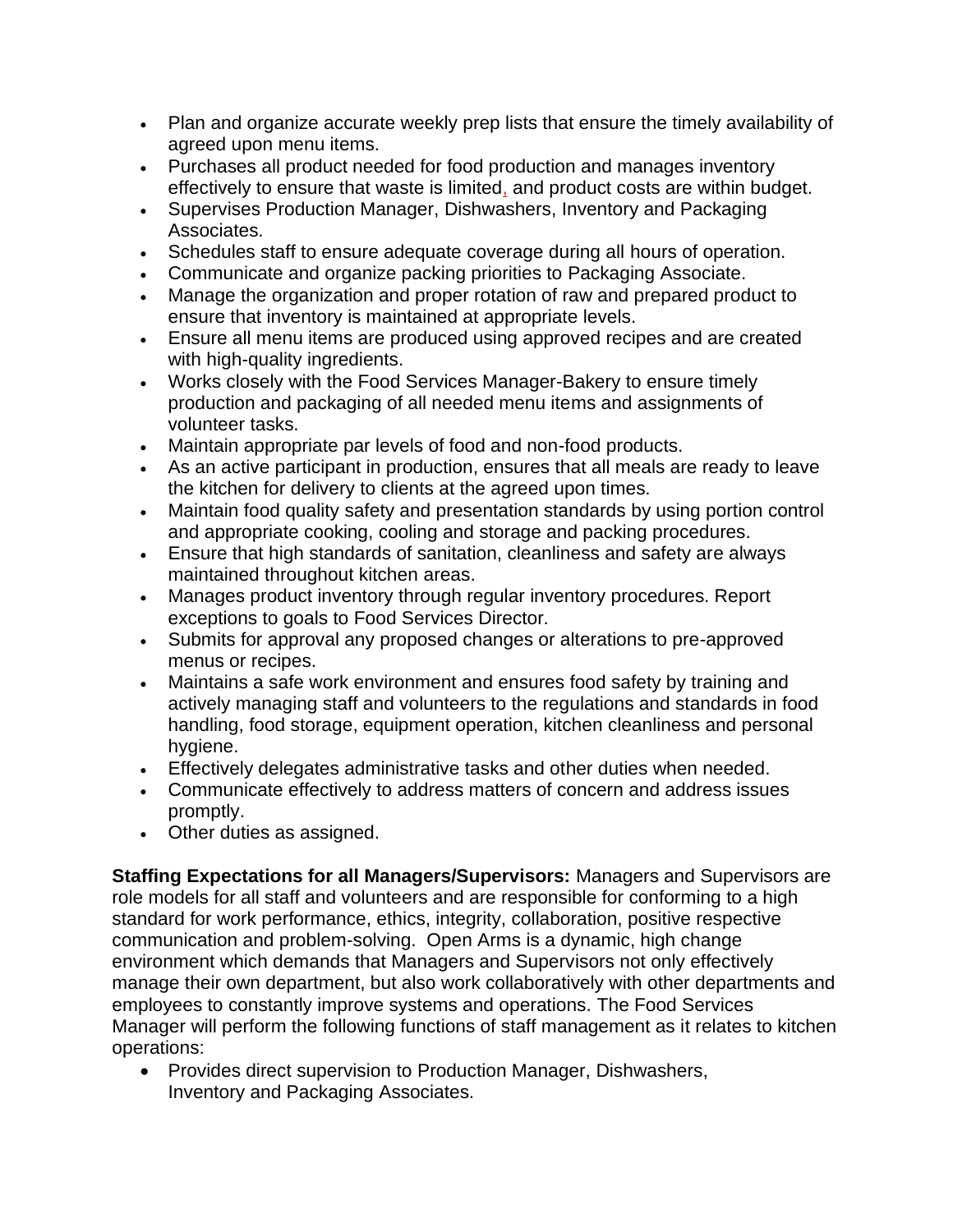- Ensures proper staffing in kitchen by scheduling staff members based on production needs.
- Fosters a team-centered work environment and provides mentorship to staff.
- Organizes and facilitates kitchen staff meetings to ensure clear communication, open collaboration, and innovation.
- Interacts positively with Food Services Director, coworkers, and the public to promote a team effort and maintain a positive and professional approach.
- Identifies and makes recommendations to Food Services Director regarding staffing needs, menu revisions, production modifications, equipment and packaging
- Leads a collaborative interview process for filling vacancies in the kitchen.
- Provides effective training and ongoing performance coaching to ensure that each team member is meeting the expectation of their position and are recognized for their achievements.
- Identifies and makes recommendations on hours of operation based on the needs of the organization.
- Champions OAM mission by ensuring kitchen staff are active participants in communications of the broader organization such as monthly All Staff meetings, weekly Staff News, and emails.
- With the support of HR, provides disciplinary action when necessary and work within OAM guidelines on when to seek assistance of HR or senior management on employee or volunteer relations issues.
- Ensures high level of customer service and professional behavior by the kitchen staff.

# **Volunteer Engagement:**

- Provides an outstanding environment and experience for all volunteers by
	- o Setting an example to other kitchen staff by consistently providing high quality customer service and modeling positive conflict resolution.
	- o Regularly seeking out meaningful and positive interactions with volunteers.
	- o Ensuring volunteers have access to tasks and projects.
	- o Working with the Volunteer Engagement Team to be prepared for volunteer arrival and departures.
	- o Meeting regularly with Director of Volunteer Engagement to discuss on-going volunteer needs in the kitchen and resolve volunteer-related issues.

# **Requirements:**

- At least 7 years of culinary experience with at least 2 years as a Sous Chef or equivalent position.
- Must have at least 3 years of direct employee supervision.
- ServSafe Certified.
- Experience with ordering and managing budgets of a large commercial kitchen.
- Experience in high volume kitchens with institutional experience preferred.
- Excellent culinary abilities.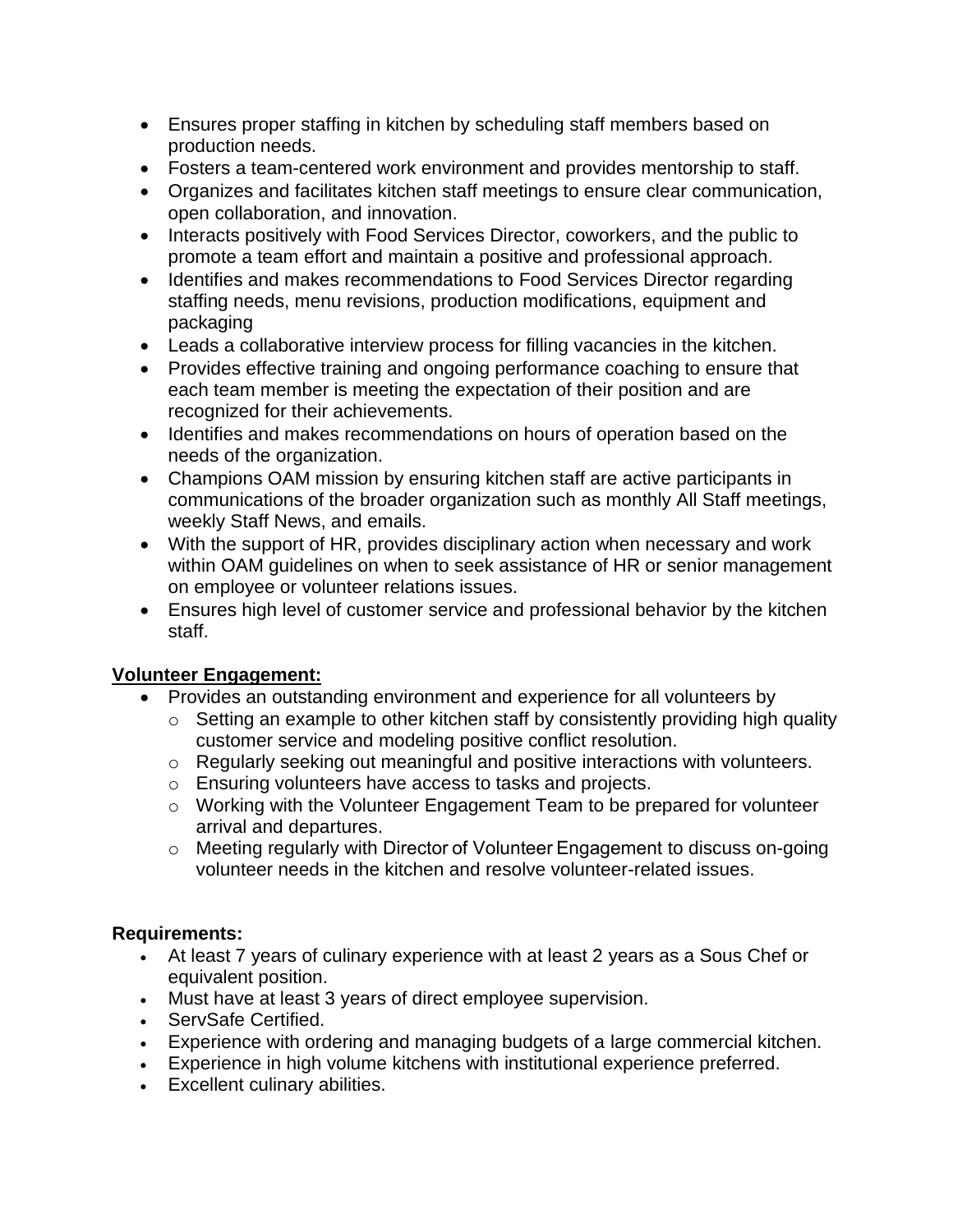- Must be able to work up to 20 hours in the kitchen actively contributing to food production.
- Strong leadership and communication skills.
- Great organizational skills and ability to adapt quickly to the changing needs of the business.
- A demonstrated commitment and understanding of high customer service.
- Ability to be energizing and contribute to a positive team environment.
- The ability to maintain a positive attitude and cheerful demeanor in stressful situations.
- Ability to work independently and as part of a team.
- Creative problem-solving skills.
- High work ethic and demonstrated reliability.
- Able to work under pressure and deal with stressful situations during busy periods.
- Able to adhere to attendance and punctuality requirements, to meet timesensitive client and business needs.
- Able to work flexible schedule including open, mid, or closing shifts weekends and evenings.
- Sensitivity and commitment to diversity and able to work respectfully with wide array of co-workers and members of the community.
- A passion for the mission and values of Open Arms.

## **Physical Requirements:**

- Ability to communicate in English verbally and in writing.
- Able to operate standard office equipment such as telephone, computer, printer and copy machine.
- Ability to review and reply to documents and information on computer screen as well as to use a computer and variety of software programs.
- Able to sit for long periods of time.
- Able to work on feet for long periods of time.
- Able to frequently lift and carry food, beverage, and other items greater than 35 pounds, stand for long periods of time, and able to transport up to 70 pounds.
- Able to stand, sit, walk, bend, stoop, and twist. Requires full range of motion, manual dexterity, and eye-hand coordination. Requires corrected vision, full color vision, sense of smell and taste, and hearing to normal range.
- Able to operate a variety of kitchen appliances, tools, and utensils, and to operate office equipment and software programs.
- Ability to talk and hear, and to communicate verbally and in writing in English.

**Reports to:** Food Services Director

**Compensation:** starting at \$60,000 annually